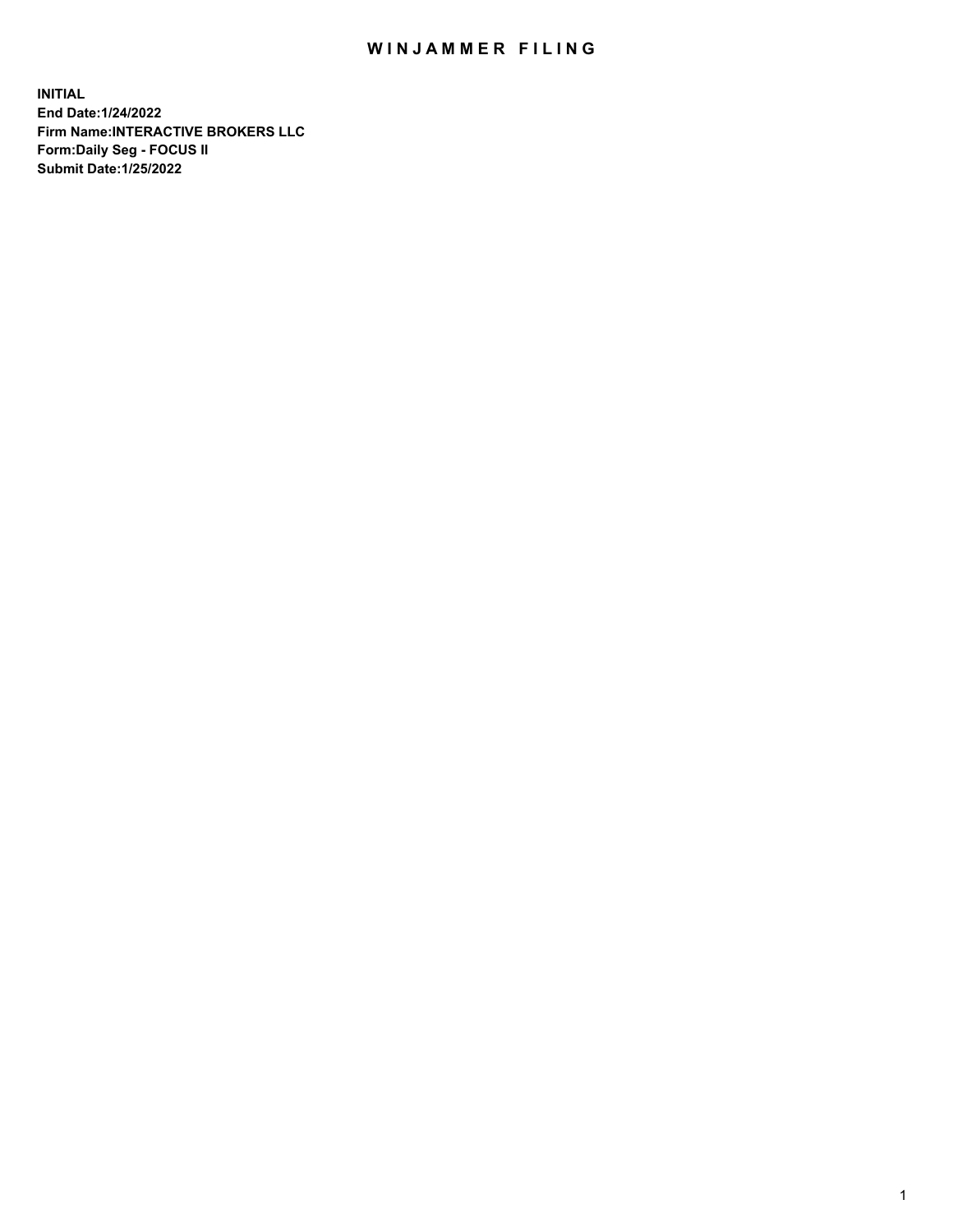**INITIAL End Date:1/24/2022 Firm Name:INTERACTIVE BROKERS LLC Form:Daily Seg - FOCUS II Submit Date:1/25/2022 Daily Segregation - Cover Page**

| Name of Company                                                                                                                                                                                                                                                                                                                | <b>INTERACTIVE BROKERS LLC</b>                                                                  |  |
|--------------------------------------------------------------------------------------------------------------------------------------------------------------------------------------------------------------------------------------------------------------------------------------------------------------------------------|-------------------------------------------------------------------------------------------------|--|
| <b>Contact Name</b>                                                                                                                                                                                                                                                                                                            | James Menicucci                                                                                 |  |
| <b>Contact Phone Number</b>                                                                                                                                                                                                                                                                                                    | 203-618-8085                                                                                    |  |
| <b>Contact Email Address</b>                                                                                                                                                                                                                                                                                                   | jmenicucci@interactivebrokers.c<br><u>om</u>                                                    |  |
| FCM's Customer Segregated Funds Residual Interest Target (choose one):<br>a. Minimum dollar amount: ; or<br>b. Minimum percentage of customer segregated funds required:% ; or<br>c. Dollar amount range between: and; or<br>d. Percentage range of customer segregated funds required between:% and%.                         | $\overline{\mathbf{0}}$<br>$\overline{\mathbf{0}}$<br>155,000,000 245,000,000<br>0 <sub>0</sub> |  |
| FCM's Customer Secured Amount Funds Residual Interest Target (choose one):<br>a. Minimum dollar amount: ; or<br>b. Minimum percentage of customer secured funds required:% ; or<br>c. Dollar amount range between: and; or<br>d. Percentage range of customer secured funds required between:% and%.                           | $\overline{\mathbf{0}}$<br>$\overline{\mathbf{0}}$<br>80,000,000 120,000,000<br>0 <sub>0</sub>  |  |
| FCM's Cleared Swaps Customer Collateral Residual Interest Target (choose one):<br>a. Minimum dollar amount: ; or<br>b. Minimum percentage of cleared swaps customer collateral required:% ; or<br>c. Dollar amount range between: and; or<br>d. Percentage range of cleared swaps customer collateral required between:% and%. | $\overline{\mathbf{0}}$<br>$\overline{\mathbf{0}}$<br>0 <sub>0</sub><br>0 <sub>0</sub>          |  |

Attach supporting documents CH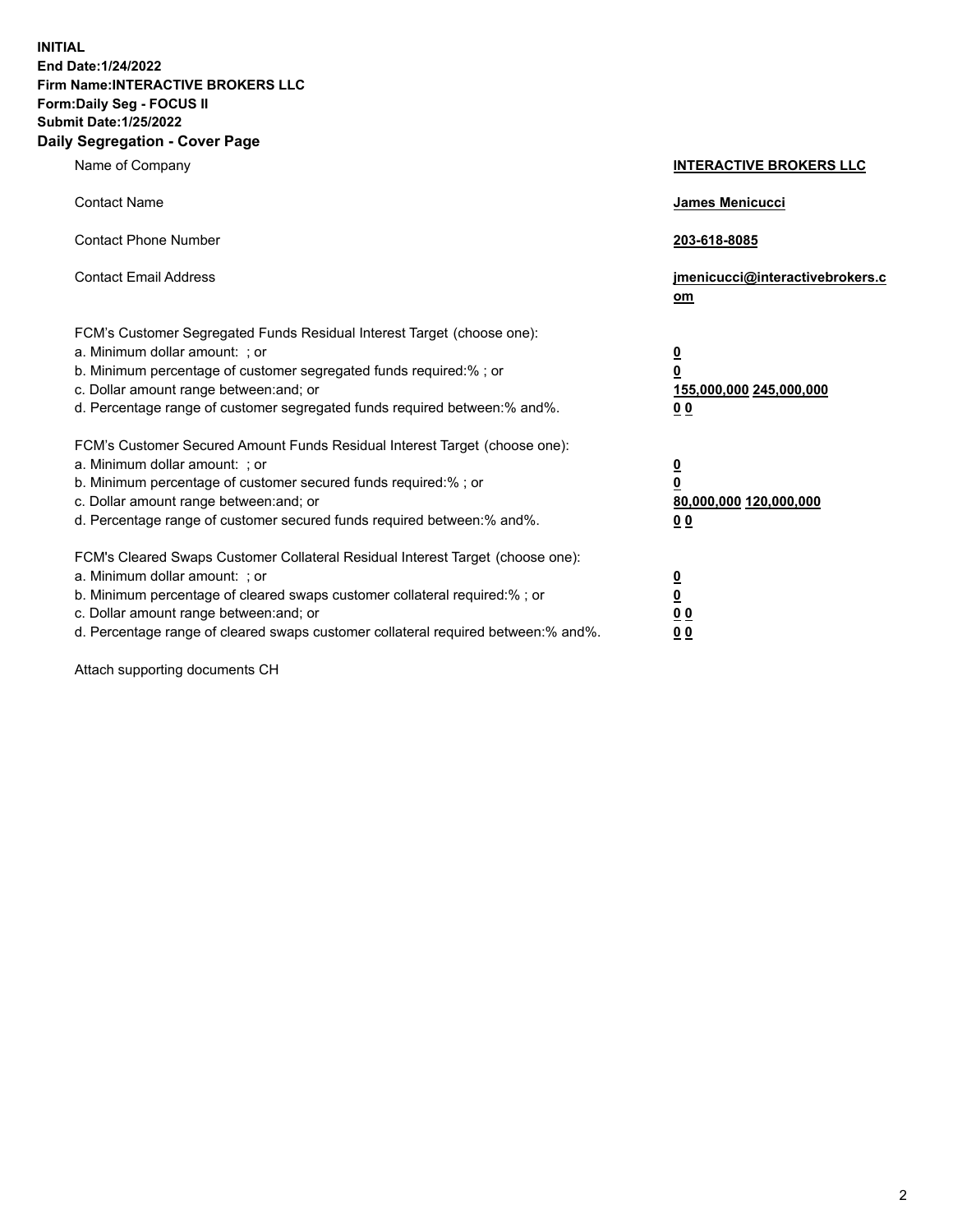**INITIAL End Date:1/24/2022 Firm Name:INTERACTIVE BROKERS LLC Form:Daily Seg - FOCUS II Submit Date:1/25/2022 Daily Segregation - Secured Amounts**

## Foreign Futures and Foreign Options Secured Amounts Amount required to be set aside pursuant to law, rule or regulation of a foreign government or a rule of a self-regulatory organization authorized thereunder **0** [7305] 1. Net ledger balance - Foreign Futures and Foreign Option Trading - All Customers A. Cash **411,530,142** [7315] B. Securities (at market) **0** [7317] 2. Net unrealized profit (loss) in open futures contracts traded on a foreign board of trade **67,557,960** [7325] 3. Exchange traded options a. Market value of open option contracts purchased on a foreign board of trade **107,954** [7335] b. Market value of open contracts granted (sold) on a foreign board of trade **-13,770** [7337] 4. Net equity (deficit) (add lines 1. 2. and 3.) **479,182,286** [7345] 5. Account liquidating to a deficit and account with a debit balances - gross amount **15,953** [7351] Less: amount offset by customer owned securities **0** [7352] **15,953** [7354] 6. Amount required to be set aside as the secured amount - Net Liquidating Equity Method (add lines 4 and 5) **479,198,239** [7355] 7. Greater of amount required to be set aside pursuant to foreign jurisdiction (above) or line 6. **479,198,239** [7360] FUNDS DEPOSITED IN SEPARATE REGULATION 30.7 ACCOUNTS 1. Cash in banks A. Banks located in the United States **83,677,895** [7500] B. Other banks qualified under Regulation 30.7 **0** [7520] **83,677,895** [7530] 2. Securities A. In safekeeping with banks located in the United States **299,530,500** [7540] B. In safekeeping with other banks qualified under Regulation 30.7 **0** [7560] **299,530,500** [7570] 3. Equities with registered futures commission merchants A. Cash **0** [7580] B. Securities **0** [7590] C. Unrealized gain (loss) on open futures contracts **0** [7600] D. Value of long option contracts **0** [7610] E. Value of short option contracts **0** [7615] **0** [7620] 4. Amounts held by clearing organizations of foreign boards of trade A. Cash **0** [7640] B. Securities **0** [7650] C. Amount due to (from) clearing organization - daily variation **0** [7660] D. Value of long option contracts **0** [7670] E. Value of short option contracts **0** [7675] **0** [7680] 5. Amounts held by members of foreign boards of trade A. Cash **261,891,961** [7700] B. Securities **0** [7710] C. Unrealized gain (loss) on open futures contracts **-12,729,929** [7720] D. Value of long option contracts **107,954** [7730] E. Value of short option contracts **-13,770** [7735] **249,256,216** [7740] 6. Amounts with other depositories designated by a foreign board of trade **0** [7760] 7. Segregated funds on hand **0** [7765] 8. Total funds in separate section 30.7 accounts **632,464,611** [7770] 9. Excess (deficiency) Set Aside for Secured Amount (subtract line 7 Secured Statement Page 1 from Line 8) **153,266,372** [7380] 10. Management Target Amount for Excess funds in separate section 30.7 accounts **80,000,000** [7780] 11. Excess (deficiency) funds in separate 30.7 accounts over (under) Management Target **73,266,372** [7785]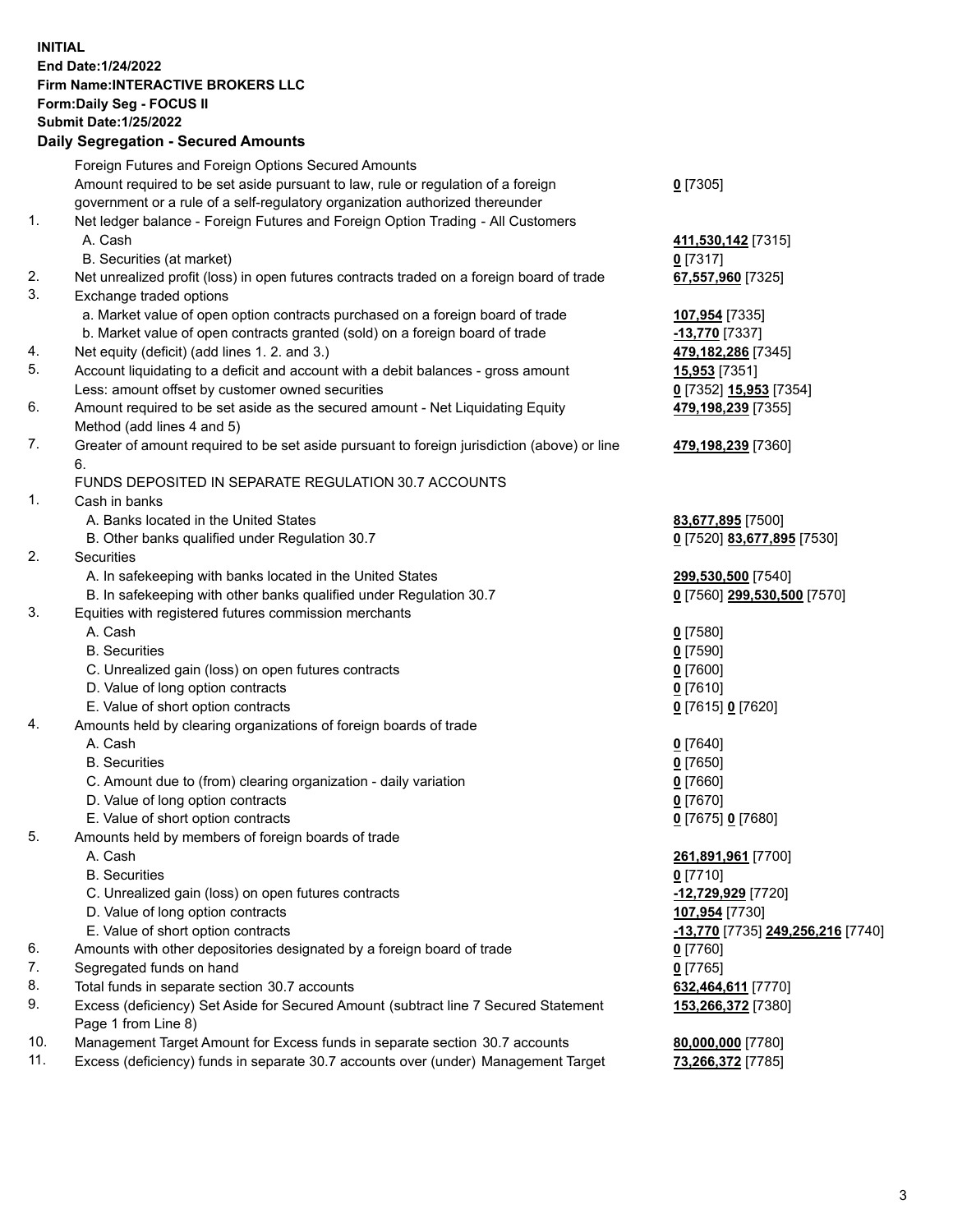**INITIAL End Date:1/24/2022 Firm Name:INTERACTIVE BROKERS LLC Form:Daily Seg - FOCUS II Submit Date:1/25/2022 Daily Segregation - Segregation Statement** SEGREGATION REQUIREMENTS(Section 4d(2) of the CEAct) 1. Net ledger balance A. Cash **7,774,227,122** [7010] B. Securities (at market) **0** [7020] 2. Net unrealized profit (loss) in open futures contracts traded on a contract market **132,051,730** [7030] 3. Exchange traded options A. Add market value of open option contracts purchased on a contract market **703,316,134** [7032] B. Deduct market value of open option contracts granted (sold) on a contract market **-739,391,724** [7033] 4. Net equity (deficit) (add lines 1, 2 and 3) **7,870,203,262** [7040] 5. Accounts liquidating to a deficit and accounts with debit balances - gross amount **1,043,751** [7045] Less: amount offset by customer securities **0** [7047] **1,043,751** [7050] 6. Amount required to be segregated (add lines 4 and 5) **7,871,247,013** [7060] FUNDS IN SEGREGATED ACCOUNTS 7. Deposited in segregated funds bank accounts A. Cash **852,923,983** [7070] B. Securities representing investments of customers' funds (at market) **4,647,257,690** [7080] C. Securities held for particular customers or option customers in lieu of cash (at market) **0** [7090] 8. Margins on deposit with derivatives clearing organizations of contract markets A. Cash **1,983,193,129** [7100] B. Securities representing investments of customers' funds (at market) **517,989,263** [7110] C. Securities held for particular customers or option customers in lieu of cash (at market) **0** [7120] 9. Net settlement from (to) derivatives clearing organizations of contract markets **117,953,539** [7130] 10. Exchange traded options A. Value of open long option contracts **703,316,134** [7132] B. Value of open short option contracts **-739,391,724** [7133] 11. Net equities with other FCMs A. Net liquidating equity **0** [7140] B. Securities representing investments of customers' funds (at market) **0** [7160] C. Securities held for particular customers or option customers in lieu of cash (at market) **0** [7170] 12. Segregated funds on hand **0** [7150] 13. Total amount in segregation (add lines 7 through 12) **8,083,242,014** [7180] 14. Excess (deficiency) funds in segregation (subtract line 6 from line 13) **211,995,001** [7190] 15. Management Target Amount for Excess funds in segregation **155,000,000** [7194] 16. Excess (deficiency) funds in segregation over (under) Management Target Amount **56,995,001** [7198]

Excess